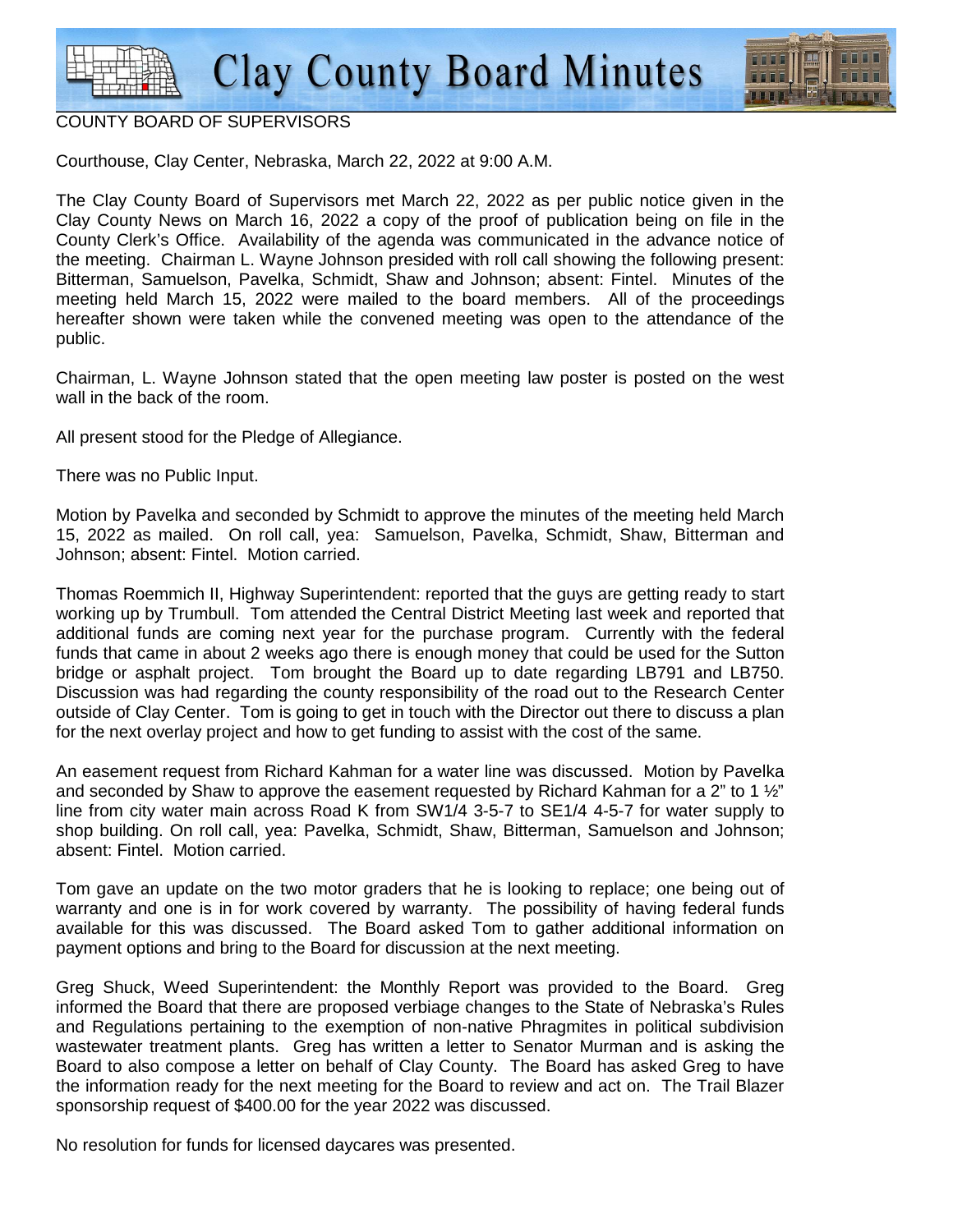

Keith Marvin discussed a proposal for updating the Clay County Comprehensive Plan. Examples of plans from surrounding counties was provided for review. Keith will send over a proposal for what he believes the County needs done to update the Comprehensive Plan and the estimated cost for the same but advises that it is likely to range from \$22,000.00 to \$25,000,00. It appears that the County could be more attractive for some grants if we show that we are keeping current with our Comprehensive Plan. It could take anywhere from 9-12 months to complete the update to the Plan; once we have a completed update, we would have full access to the Plan to keep it current going forward. If or when we need assistance with updates to the Plan, Keith would be available and would discuss at that time the cost for said assistance. Keith will have the proposal with fee breakdown sent over for the Board to review at the next meeting.

Holli Alley, Extension: 4H updates were provided and Holli let the Board know that she is finally starting to get more activities going for the first time in the last two years. Some of the recent activities have included: shooting sports, after school workshop and inventure day. Holli is gearing up for the 4H season and County Fair. The new office manager, Cara Felber, is doing well and Holli believes she is able to handle the office management duties on her own now.

Robin Gilbert, Treasurer: The Tax Sale Report was provided to the Board for review; Robin reported that this month the total real estate and personal property taxes collected is around \$750,000.00.

Tim Lewis, Emergency Manager: Chairman Johnson asked if the County has a Hazard Mitigation Plan that is current; Tim reported that this just got finished up at the beginning of this year. Details on the South Central East Community Wildlife Protection Plan were discussed. Lewis advised that the local fire chiefs would still set the regulations but that participating in the Plan could allow for possible cost sharing with the state if we would look to maintain the areas that have "burning fuel" (i.e., heavy grass lands, etc.). Lewis also noted that Fish & Wildlife is participating in this plan and this would allow areas like Massie's Lagoon to have controlled burns to try to prevent wildfires. On Monday a diesel spill occurred but the Department of Energy and Environment is overseeing the clean up. Lewis noted that the engineering with Next Link is done; he is to provide the information once he receives it to get it on the agenda.

Chairman Johnson brought up for discussion a phone call he received from the Rural Fire Board regarding ways to get financial assistance for an ambulance. Tim Lewis advised the Board that Nebraska just passed legislation that allows ARPA funds to be used for equipment such as this. Johnson provided Lewis with the phone number for a member of the Rural Fire Board so that he can have that conversation with them directly.

Motion by Schmidt and seconded by Shaw to adopt the South Central East Community Wildfire Protection Plan, to authorize the chairman to sign the same and designate Tim Lewis as the contact person for the steering committee. On roll call, yea: Schmidt, Shaw, Bitterman, Samuelson, Pavelka and Johnson; absent: Fintel. Motion carried.

Brenda Hansen discussed the LB644 print shop designation that was discussed at the Central District Meeting last week. The County has the opportunity to utilize the state print shop and can get the processing of the postcards at \$0.48/postcard. Services of the state print shop would include: MIPS transferring the data from the Assessor's program to the state print shop, printing of the required postcard, postage applied and mailing.

Motion by Pavelka and seconded by Bitterman to designate the state print shop as the County's printer for the LB644 postcards. On roll call, yea: Shaw, Bitterman, Samuelson, Pavelka, Schmidt and Johnson; absent: Fintel. Motion carried.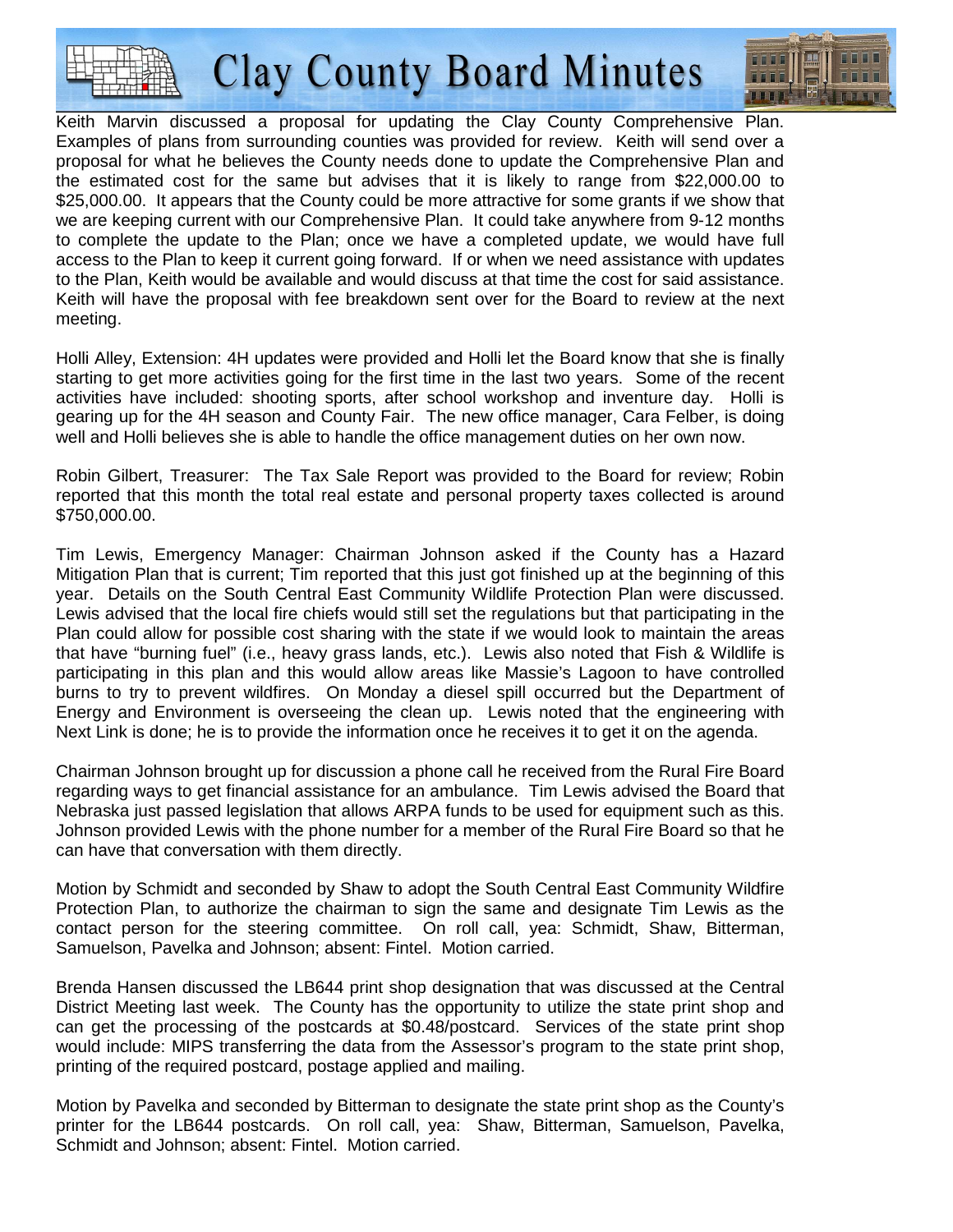

Chairman Johnson gave a summary on the Catastrophic Inmate Medical Insurance quote.

Motion by Schmidt and seconded by Pavelka to authorize the chairman to sign the Catastrophic Inmate Medical Insurance quote with Option 6 being full coverage with a \$7,512.96 annual deductible. On roll call, yea: Bitterman, Samuelson, Pavelka, Schmidt, Shaw and Johnson; absent: Fintel. Motion carried.

Motion by Schmidt and seconded by Bitterman to recess from the Board of Supervisors meeting at 11:06 AM to go into the Board of Equalization meeting. On roll call, yea: Samuelson, Pavelka, Schmidt, Shaw, Bitterman and Johnson; absent: Fintel. Motion carried.

Motion by Bitterman and seconded by Shaw to resume the Board of Supervisors meeting at 11:09 AM. On roll call, yea: Bitterman, Samuelson, Pavelka, Schmidt, Shaw and Johnson; absent: Fintel. Motion carried.

The claims were distributed for review and discussion.

Motion by Samuelson and seconded by Bitterman to approve the claims that were presented and authorize the County Clerk to pay from the appropriate funds. On roll call, yea: Samuelson, Pavelka, Schmidt, Shaw, Bitterman and Johnson; absent: Fintel. Motion carried.

| <b>GENERAL FUND</b>                          |              |
|----------------------------------------------|--------------|
| Employees, Wages                             | \$113,113.40 |
| Adams County Clerk, 21-22 Probation budget   | 5,391.22     |
| AFLAC, Insurance                             | 531.24       |
| Cassie Aksamit, Mileage, Wellness supplies   | 196.84       |
| Holli Alley, Mileage, Supplies               | 60.26        |
| Aspegren Repair, Parts, Labor                | 3,940.60     |
| <b>AT&amp;T Mobility, Cell Phones</b>        | 114.19       |
| Aurora Cooperative Elevator, tires           | 313.10       |
| Barb Barnett, Mileage                        | 106.59       |
| Joni Bitterman, Mileage                      | 104.13       |
| <b>Black Hills Energy, Utilities</b>         | 1,392.33     |
| Blue Cross Blue Shield, Ins.                 | 74,442.15    |
| Bockstadter & Glen Law LLC, Attorney Fees    | 485.02       |
| BTS, Sheriff phone system                    | 2,385.69     |
| <b>Business World, Supplies</b>              | 157.41       |
| Capital Business Systems, Inc., Copier lease | 78.02        |
| Cash-Wa Distributing, Food, Supplies         | 910.73       |
| <b>Central NE Assessor Association, Dues</b> | 20.00        |
| City of Clay Center, Utilities,              | 396.77       |
| Clay County News, Advertising                | 833.41       |
| Clay County Treasurer, Postage               | 10,026.00    |
| Clearfly, Phone                              | 430.26       |
| Clerk of the District Court, Filing Fees     | 359.00       |
| <b>Collection Associates, Garnishment</b>    | 11.31        |
| Colonial Life, Ins                           | 740.78       |
| Consolidated Management Company, Jail School | 20.56        |
| Corner Market, Food, Supplies                | 3,198.58     |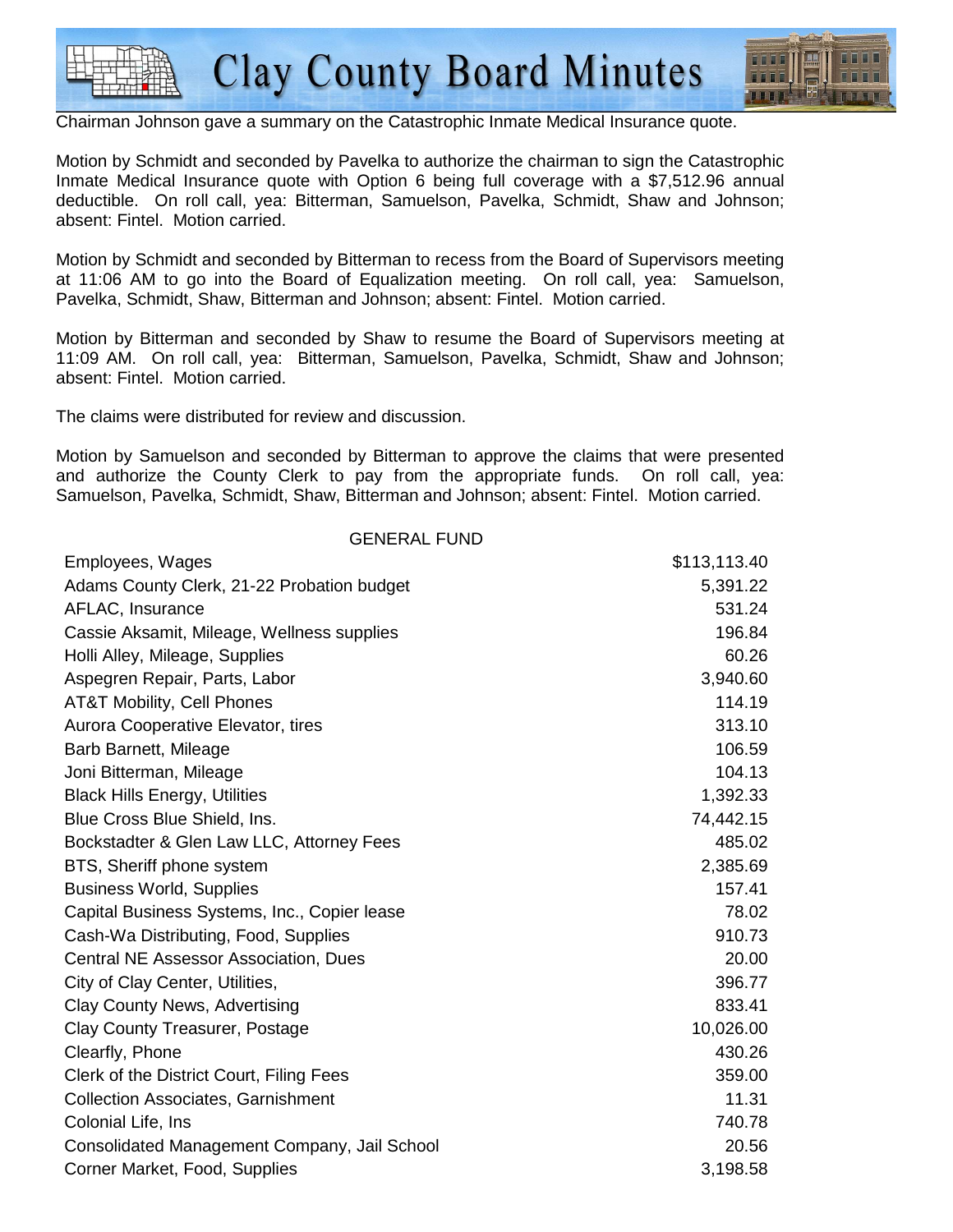

| Cornerstone Bank, Taxes, Retirement, Child Support    | 55,977.38 |
|-------------------------------------------------------|-----------|
| CPI, Fuel                                             | 3,251.22  |
| Credit Management Services Inc., Garnishment          | 435.67    |
| Culligan's of Hastings, Rent                          | 11.00     |
| <b>Dollar General, Supplies</b>                       | 307.80    |
| Eakes, Supplies                                       | 2,399.43  |
| ES&S, Election supplies                               | 770.63    |
| Cara Felber, Mileage                                  | 32.76     |
| First Concord Benefits Group, Sec. 125                | 6,012.97  |
| Friesen Chevrolet, Service                            | 49.95     |
| Robin Gilbert, Mileage                                | 88.92     |
| Hamilton County Treasurer, VSO Contract               | 2,291.67  |
| Brenda Hansen, Mileage, Office equip.                 | 339.52    |
| Hometown Leasing, Lease                               | 1,292.48  |
| Howards Glass, Door repair                            | 120.78    |
| JP Remodeling, Fence at Courthouse                    | 6,622.00  |
| Taylor Jacobs, Fuel reimbursement                     | 25.00     |
| Madison National Life, Ins.                           | 188.57    |
| MDM Pest & Termite, Pest control                      | 100.00    |
| Memorial Health Clinic, Medical                       | 766.00    |
| Menards, Supplies                                     | 42.95     |
| Midwest Radar & Equip., Radar recertification         | 320.00    |
| MIPS, Service, Supplies                               | 2,762.68  |
| Mustang Inc., Supplies                                | 21.40     |
| Nationwide, 457 Plan                                  | 475.00    |
| NE Law Enforcement Training Center, Lodging           | 450.00    |
| NE Assoc of County Officials, Registration            | 40.00     |
| Mariah Newmyer, Mileage                               | 14.04     |
| Obstetricians & Gynecologists, Health Dept. furniture | 1,200.00  |
| <b>Office Depot, Supplies</b>                         | 251.64    |
| ONSOLVE, Code Red                                     | 1,000.00  |
| James Pavelka, Reg.                                   | 40.00     |
| PrecisionIT, Server, Service, Supplies                | 1,895.50  |
| Rod's Total Property, Snow removal                    | 585.00    |
| <b>Gabby Schmidt, Supplies</b>                        | 68.44     |
| Skalka & Baack Law Firm, Attorney fees                | 2,519.92  |
| South Central Public Power Dist., Utilities           | 1,560.89  |
| Stehlik Law Firm, Attorney fees                       | 678.50    |
| Sullivan Shoemaker, Public Defender                   | 2,600.00  |
| <b>Sutton Electric, Repairs</b>                       | 189.79    |
| <b>Sutton Lumber, Supplies</b>                        | 26.58     |
| Sutton Pharmacy, Inmate medicine                      | 108.91    |
| Unite Private Network, LLC., Internet                 | 1,606.00  |
| US Bank, Supplies                                     | 99.98     |
| <b>US Cellular, Cell Phones</b>                       | 333.55    |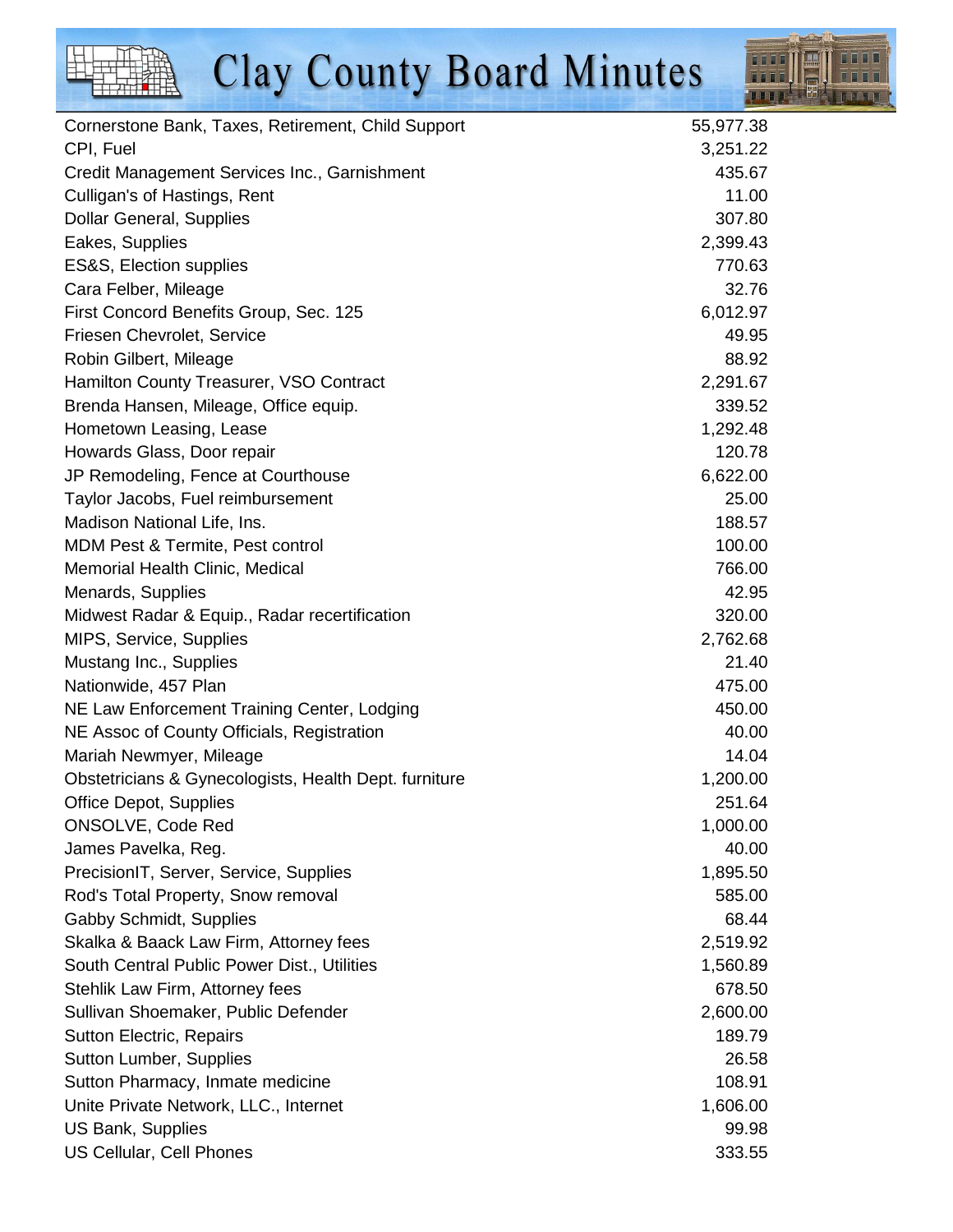

| Brandy VanDewalle, Mileage                  | 56.16       |
|---------------------------------------------|-------------|
| Verizon Wireless, Cell Phones               | 40.03       |
| Vision Service Plan (CT), Vision            | 422.78      |
| Windstream, Service                         | 653.39      |
| Woodward's, Garbage                         | 367.50      |
| Ziemba Roofing, Roof repair Health Dept.    | 296.00      |
| 4H Showorks, License renewal                | 175.00      |
| <b>ROAD FUND</b>                            |             |
| Employees, Wages                            | \$50,893.72 |
| <b>Action Auto Supply, Supplies</b>         | 742.88      |
| AFLAC, Insurance                            | 1,248.47    |
| All Road Barricades, Battery                | 241.20      |
| Aspegren Repair, Parts, Labor               | 150.67      |
| Aramark, Janitorial supplies                | 604.32      |
| Aurora Cooperative Elevator, Supplies       | 26.34       |
| Beck's Farm Equip, Service, Supplies        | 77.21       |
| <b>Black Hills Energy, Utilities</b>        | 1,528.11    |
| Blue Cross Blue Shield, Ins.                | 2,334.32    |
| <b>Card Services, Supplies</b>              | 145.19      |
| Carey's Pest Control, Pest Control          | 65.00       |
| City Limits Auto Salvage, Parts             | 135.00      |
| <b>City of Clay Center, Utilities</b>       | 100.05      |
| City of Edgar, Utilities                    | 52.00       |
| City of Fairfield, Utilities                | 60.00       |
| City of Harvard, Utilities                  | 72.20       |
| <b>City of Sutton, Utilities</b>            | 138.42      |
| Colonial Life, Ins                          | 548.04      |
| Cornerstone Bank, Withholdings & Retirement | 26,598.49   |
| Cornhusker Cleaning, Supplies               | 96.36       |
| CPI, Fuel                                   | 4,573.51    |
| Sarah Dasher, Cleaning service              | 300.00      |
| Diamond Mowers, Parts                       | 154.02      |
| <b>Dollar General, Supplies</b>             | 20.50       |
| Eakes, Supplies                             | 61.50       |
| Eggers Landscape, Materials                 | 490.00      |
| Equipment Blades, Grader blades             | 3,436.00    |
| <b>Fastenal Company, Signs</b>              | 240.40      |
| Filter Care of NE, Service                  | 567.40      |
| First Concord Benefits Group, Sec. 125      | 315.00      |
| Fleet Pride, Supplies, Parts, Labor         | 5,505.44    |
| Friesen Chevrolet, Supplies, Parts, Labor   | 2,515.26    |
| Garrett Enterprises, Loader tires           | 5,971.80    |
| George Bros. Propane, Fuel                  | 9,096.31    |
| George's 66 Service, Fuel                   | 568.21      |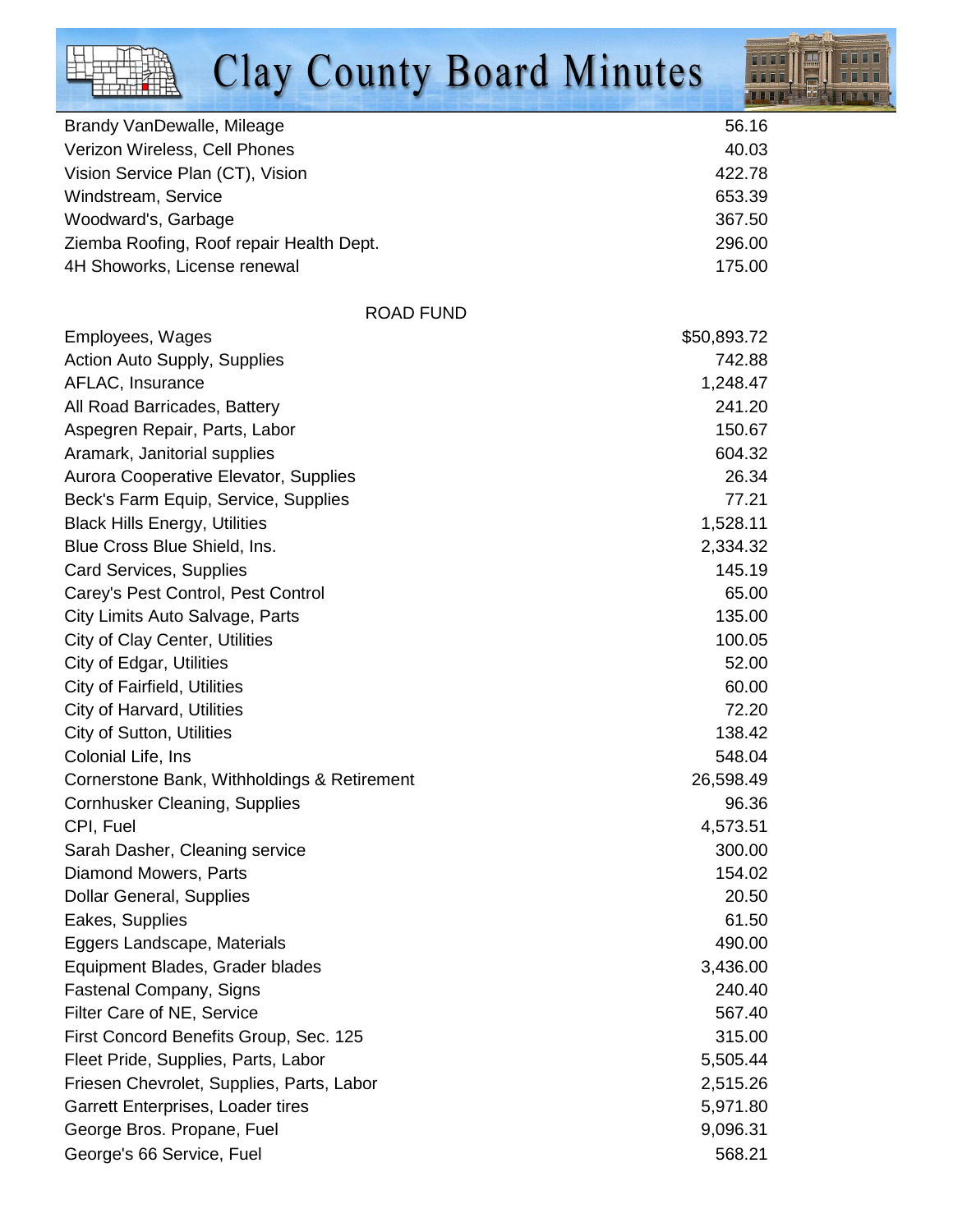

| Hamilton Telecommunication, Internet       | 85.98      |
|--------------------------------------------|------------|
| Hays Land Surveying, Surveying             | 347.50     |
| <b>Island Supply Welding, Supplies</b>     | 360.37     |
| John Deere Financial, Parts                | 166.31     |
| Ken & Al's, Fuel                           | 715.40     |
| Kully Pipe & Steel, Supplies               | 595.52     |
| Lawson Products, Supplies                  | 327.29     |
| <b>LCL Truck Equipment, Supplies</b>       | 464.00     |
| Leroy Johnson, Lime rock                   | 6,743.20   |
| Madison National Life, Ins.                | 50.74      |
| Mary Lanning Healthcare, Tests             | 100.00     |
| Matheson Tri-Gas, Parts                    | 133.23     |
| Medical Enterprises, Drug costs            | 140.00     |
| Menards, Supplies                          | 3,335.36   |
| Mid-Nebraska Aggregate Inc, Supplies       | 29,355.57  |
| Midwest Service, Culverts, Supplies        | 31,237.00  |
| MIPS, Service                              | 133.20     |
| Moore Electric, Parts, Labor               | 145.00     |
| <b>NAPA Auto Parts, Supplies</b>           | 97.97      |
| Nationwide, 457 Plan                       | 350.00     |
| Nebraska Truck Center, Supplies            | 426.70     |
| Newman Traffic Signs, Supplies             | 7,360.00   |
| NMC Exchange, Parts                        | 3,641.24   |
| Nutrien Ag Solutions, Inc, Supplies        | 244.56     |
| Olsson, Surveying                          | 15,820.00  |
| Plains Excavating, Excavator Rental        | 2,325.00   |
| Platte Valley Communications, Radio equip. | 665.85     |
| PrecisionIT, Service                       | 32.50      |
| <b>Protex Central, Supplies</b>            | 150.57     |
| R & K Services, Fuel                       | 55.70      |
| RAKA, Equipment rental                     | 9,470.97   |
| South Central Public Power, Utilities      | 506.91     |
| Southern Power Dist., Utilities            | 115.23     |
| <b>Sutton Lumber, Supplies</b>             | 19.99      |
| True Blue Diesel, Parts & Labor            | 196.00     |
| Village of Trumbull, Utilities             | 171.20     |
| Vision Service Plan (CT), Vision           | 216.42     |
| Windstream, Service, Internet              | 618.75     |
| Woodward's, Garbage                        | 55.00      |
| <b>ROD P M FUND</b>                        |            |
| MIPS, Service, Supplies                    | \$456.66   |
| <b>HEALTH FUND</b>                         |            |
| Employees, Wages                           | \$8,307.76 |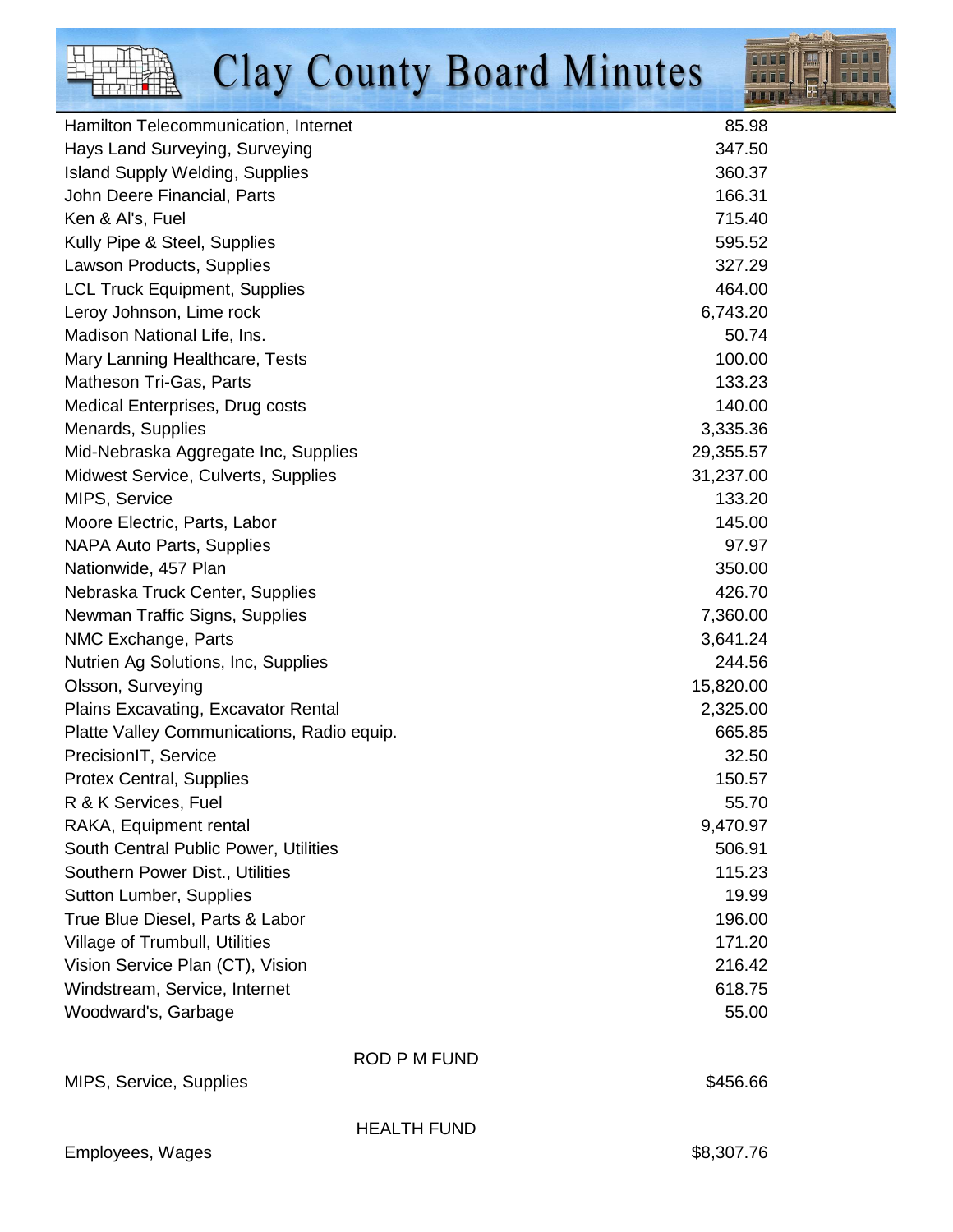$\frac{1}{2}$ 



| Leslie Anderson, Mileage                       | \$9.36     |
|------------------------------------------------|------------|
| Blue Cross Blue Shield, Ins.                   | 260.98     |
| Denise Carroll, Nursing Supplies               | 59.79      |
| <b>Clay County News, Advertising</b>           | 55.60      |
| Colonial, Ins                                  | 190.59     |
| Cornerstone Bank, Withholdings & Retirement    | 3,891.55   |
| Creighton University, Registration             | 170.00     |
| Culligan's of Hastings, Rent                   | 36.00      |
| Eakes, Supplies                                | 13.41      |
| First Concord Benefits Group, Sec. 125         | 225.00     |
| <b>Flood Communications, Supplies</b>          | 1,810.00   |
| Donna Jensen, Mileage, Supplies                | 488.69     |
| JP Remodeling, Remodeling                      | 5,424.00   |
| Madison National Life, Ins.                    | 7.10       |
| Sara Marshall, Mileage                         | 391.95     |
| Nationwide, 457 Plan                           | 100.00     |
| Precision IT, Service                          | 16.25      |
| Rainier Medical, Cont. Ed.                     | 275.00     |
| Smile Makers, Grant supplies                   | 34.49      |
| Vision Service Plan (CT), Vision               | 28.17      |
| <b>911 FUND</b>                                |            |
| <b>Black Hills Energy, Utilities</b>           | \$146.60   |
| <b>ERC Communications, Tower rent</b>          | 1,080.00   |
| <b>First Wireless, Headsets</b>                | 498.54     |
| Midwest Engines, Generator transfer switch     | \$1,153.44 |
| South Central Public Power District, Utilities | \$65.03    |
| Windstream, Service, Internet                  | 381.34     |
| E911 FUND                                      |            |
| <b>First Wireless, Headsets</b>                | \$1,347.89 |
| Windstream, Service, Internet                  | 1,031.04   |
| E 911 HOLDING FUND                             |            |
| Midwest Engines, Generator transfer switch     | 3,118.56   |
| <b>WEED FUND</b>                               |            |
| Employees, Wages                               | \$1,622.94 |
| Action Auto Supply, Supplies                   | \$10.75    |
| AFLAC, Insurance                               | 52.78      |
| AT&T Mobility, Cell phone                      | 34.49      |
| Beck's Farm Equip, Supplies                    | 83.01      |
| <b>Black Hills Energy, Utilities</b>           | 78.80      |
| Blue Cross Blue Shield, Ins.                   | 250.46     |
| Cornerstone Bank, Withholdings & Retirement    | 2,015.47   |
|                                                |            |